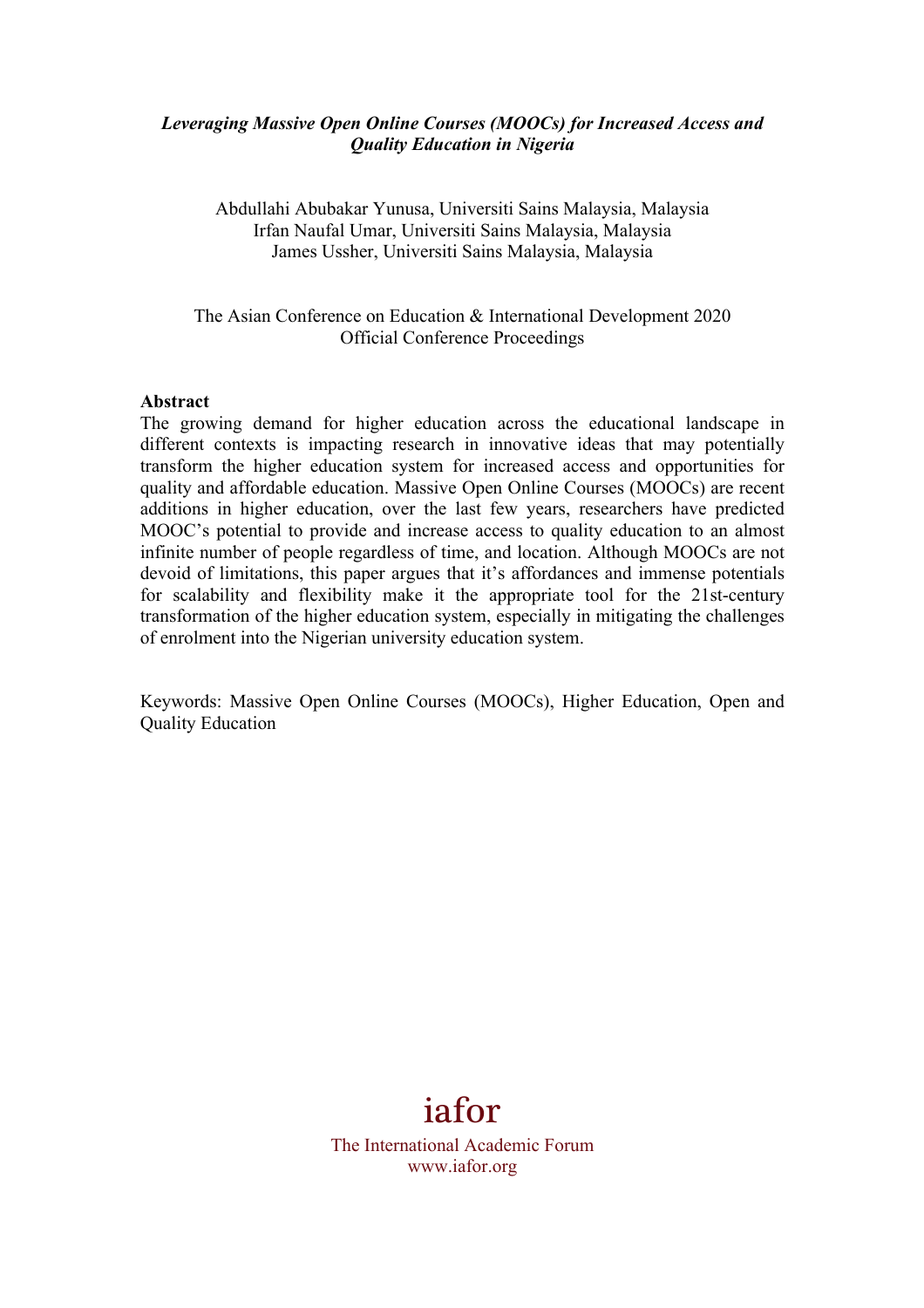#### **Introduction**

Higher education across the globe is affected by several impediments from uncertainty about its role in the society, misalignment of curriculum contents, fragmented functions within universities, sustainability issues and rising costs (Czerniewicz, Deacon, Small, & Walji, 2014). Nevertheless, these issues are more prevalent in resource-constrained communities of the world, especially in Africa. literature have shown that over 100 million people apply for admission into higher education across the globe annually (Bervell & Umar, 2017), however, only about half the number are enrolled in these institutions, inadequate absorbing capacity, poor infrastructural and technology environment (Mwalumbwe, & Mtebe, 2017; Tulinayo, Ssentume & Najjuma, 2018). These challenges spiked the interests of academics , researchers and institutional leaders in innovative ideas and solutions such as the open educational resources (OER), open learning and massive open online courses (MOOCs).

Over the past decades, there has been growth in higher education across the globe. The British council in a 2012 survey had predicted significant rise in enrolments across higher education institutions in some low, middle and high-income countries that include Brazil (Nine million), China (37m), Ethiopia (600,000) India (28m), United States of America (20m), Turkey (700,000) and Nigeria (1.4m) (Raphael, 2017). Furthermore, Czerniewicz,et al., (2014) noted that higher education in Africa has witnessed a trend that tripled from 2.7 million in 1991 to 9.3 million in 2006. Consequently, the United Nations Educational, Scientific and Cultural Organisation (UNESCO's) Institute of Statistics (UIS) also reported a sig ificant growth in sub-Saharan Africa's higher education. As Calderon (2018) observed, the subregion recorded an increase in enrolment from 2.4 million (which is 2.6% of the global enrolments) in the year 2000 to 7.4 million (3.4% of the global enrolments) in 2016 (Calderon, 2018). Consequently, the authors predicted a global increase in enrolment from 214.1 million in 2015 to 594.1 million by the year 2040. Table 1 and Figure 1 are the graphical representation of the enrolment trajectory between the year 2000 to 2040.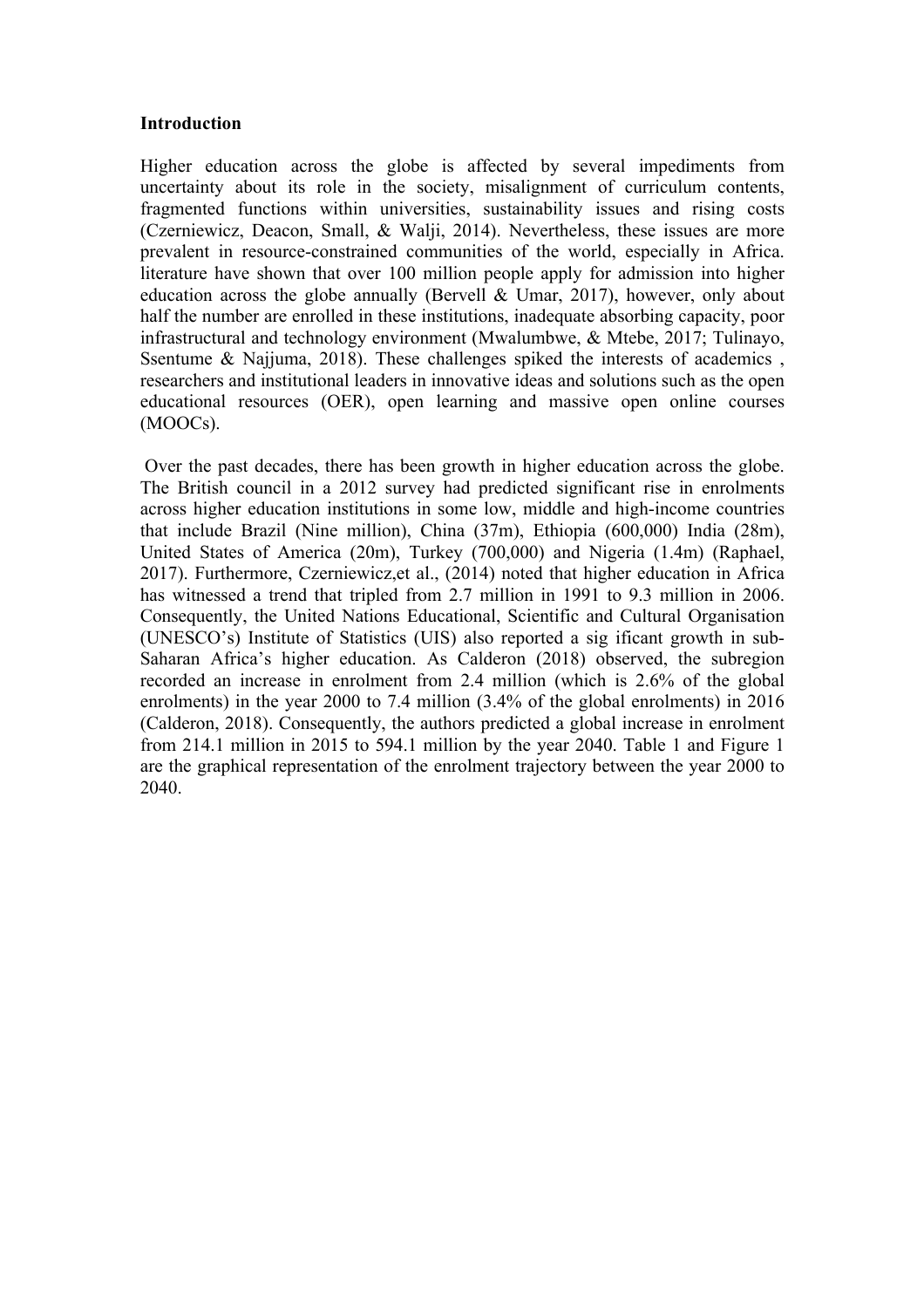| <b>Region(s)</b>    | 2000 | 2005  | 2010  | 2015  | 2016           |
|---------------------|------|-------|-------|-------|----------------|
| <b>Arab States</b>  | 5.1  | 6.9   | 8.7   | 10.7  | 10.8           |
| Central & Eastern   |      |       |       |       |                |
| Europe              | 14   | 19.5  | 21.6  | 19.5  | 18.9           |
| Central Asia        | 1.5  | 2.1   | 2.2   | 2.1   | $\overline{2}$ |
| East Asia&          |      |       |       |       |                |
| Pacific             | 25.3 | 41.3  | 55.3  | 69.4  | 70.9           |
| Latin America & the |      |       |       |       |                |
| Caribbean           | 11.5 | 16.1  | 21.6  | 25.3  | 26.2           |
| North America &     |      |       |       |       |                |
| Western Europe      | 27.8 | 33.7  | 37.8  | 37.5  | 37.5           |
| South & West        |      |       |       |       |                |
| Asia                | 12.2 | 16.1  | 28.5  | 42.2  | 42.2           |
| Sub-Saharan         |      |       |       |       |                |
| Africa              | 2.6  | 4.1   | 5.8   | 7.4   | 7.4            |
| Global              | 99.9 | 139.6 | 181.5 | 214.1 | 215.9          |

Table 1. Global enrolment in higher education. *Source: Calderon (2018)*  Massification of Higher Education Revisited.

Over the last few years, Nigeria has surpassed these projections. for instance, the number of applicants for university enrolment grew 1.5 million to 1.8 million between 2015 and 2018 (Kanyip, 2013) out of which only 30% were admitted affirming this position, the executive secretary of the Nigerian Universities Commission (NUC) reported that only 1.9 million out of over 7.8 million that wrote the university entry examination (JAMB UTME) between the year 2013 to 2017 were admitted (www.tribuneonlineng.com). A clear manifestation of the threat to the realisation of the national higher education objectives, its potential effects on socio-economic growth, the stability of the country and the cardinal objectives of higher education in Nigeria.

Educational objectives that include: (i) national development through high-level workforce training. (ii) development and inculcation of values for the survival of the citizens and the society. (iii) development of the intellectual capability of citizens to understand and appreciate their environments (iv) the acquisition of physical and intellectual skills that enable citizens to be self-reliant and useful members of the society, and (v) the promotion of scholarship and community service. To these ends, Nigeria needs a robust and dynamic educational system that delivers on these collective vision, and empowers the individuals to withstand the threats of poverty and disease. Like most countries in sub-Saharan Africa, Nigeria is bedevilled by poor access to higher education Africa (Kanyip, 2013), budgetary constraints, competing priorities and poor absorbing capacities of the institutions (Yunusa, Umar, & Bervell, 2019). Calderon (2018), reported that participation among the eligible age group in higher education in the African sub-region declined by 2.8% between 2012 to 2016.

Against this background, this paper advocates the adoption of the massive open and online courses (MOOCs) as a panacea to the challenges of access to higher education (especially university education) in Nigeria. The paper draws on the different models adopted in developed contexts's such as Harvard, MIT, Stanford and many others to advance the adoption of MOOCs given that there is an improved internet bandwidth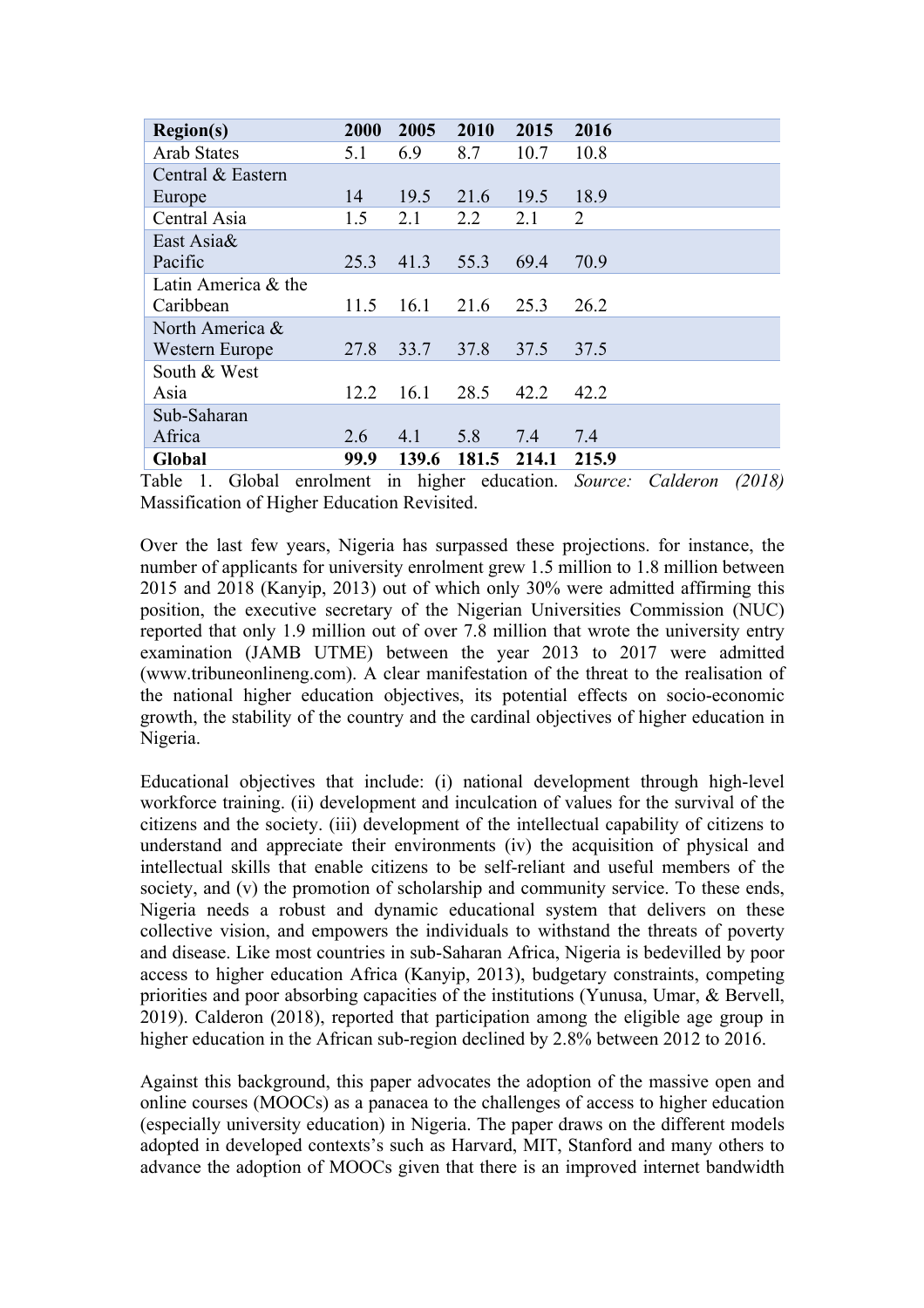and penetration in Nigeria. MOOCs are fast becoming household names in the realm of open, distance and online learning environments. Since its emergence over a decade ago, MOOCs has spread across North America, although MOOCs are offered in a wholly online mode, many institutions are increasingly negotiating to use MOOC materials in hybrid or blended format on campus (The British Columbia blog, 2016). However, issues of retention and course completion are pushing the frontiers of knowledge (Cobos & Jurado, 2018; Hone & Said, 2016; Watson, Kim, & Watson, 2016). Other impediments associated with MOOCs include; students use of MOOCs and their learning strategies, motivation and persistence in learning (Hood, Littlejohn, & Milligan, 2015; Jung & Lee, 2018; Zhou, 2016) with little focus on MOOCs adoption and implementation in Sub-saharan Africa .

Over the last few years, two major classifications of MOOCs have emerged xMOOCs and cMOOCs respectively (Smith & Eng, 2013) while different variations of MOOCs models are still evolving though with common features. Bates (2014) identified networked learning as the key features of cMOOCs, this refer to learning developed through connections and discussions in social media space without standard technology platform. Popularly refered to as connectivist MOOCs (cMOOC). On the other hand, xMOOCs is a behaviourist oriented, information transmission model in the form of traditional classroom setting, the differences being that teaching occurs online, by recorded videos of short lectures with computer automated testing and peer assessment.

Researchers such as Yousef, Schroeder,Wosnita and Jakobs (2014) unraveled two other forms of MOOCs, small open online courses (smOOCs) and blended MOOCs with campus-based teaching (blended MOOCs). Relatedly, Chauhan (2014) suggested a broader taxonomy of the MOOC models such as; the Big Open Online Courses (BOOCs) described as the intersection between xMOOCs and cMOOCs, the Distributed Open Collaborative Courses (DOOCs), a MOOC shared by 17 different universities, Little Open Online Courses (LOOCs), Massive Open Online Research (MOORs) which is a blend of video-based lectures and students' research projects guided by instructors. Small Private Online Courses (SPOCs), the Harvard law school model, wherein students offer courses through video lectures delivered as on-campus students enrolled at Harvard and the Synchronous Massive Open Online Courses (SMOCs) which is real time lectures for campus-based students that are also synchronously available to off-campus students for a fee. These are some of the MOOCs variations may be leveraged upon to increase access to quality higher education in underserved and resource constrained communities.

In Africa, the uptake of technology driven education is on the increase due to the huge investments made by governments in the region coupled with the growth of internet occasioned by the expanding undersea optic fiber cable network around the continent (Escher et al., 2014). Nigeria may draw on a few MOOCs projects to improve its higher education for instance: The Rwanda's Partners in Health Project (PIH). In this model, a contextualized MOOC hosted on the Cousera platform by the university of Geneva Titled: Global Health "An Interdisciplinary Overview" was used to train health workers selected from three districts in Rwanda, the course had no prerequisites while participation was optional, the results show that 20 out of the 38 employees (52.6%) completed the course. 85% of the participants attended 3 out of the 7 sessions. 80% of the participants believed that completing the course helped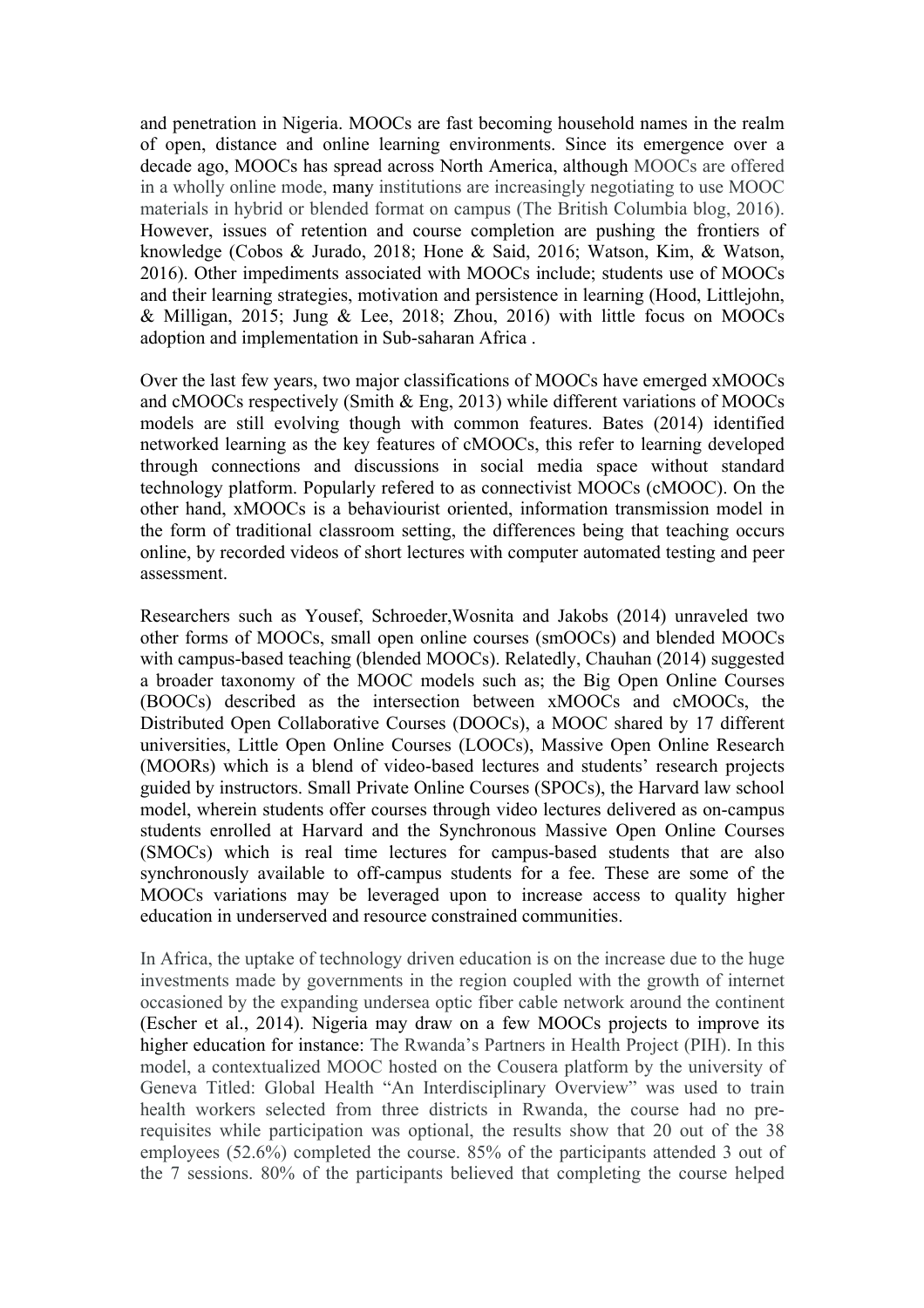advanced their career (Warugba, & Naughton, 2016). In Kenya, Jobe (2013) reported the design and development of a quasi-MOOCs that provided open educational resources (OER) for teaching and learning across the strata of Kenyan educational landscape. The "Kenyan Cloud School" contextualized curriculum contents in English and Kiswahili. It is also combined the learning aspects across different MOOCs format such as structured lectures, interaction and open resources for enhanced quality of teaching and learning.

The World Bank's New Economy Skills for Africa Program in Information and Communication Technology (NESAP-ICT) in Tanzania (Escher & Noukakis 2014). NESAP-ICT was designed to supplement higher education courses on graduate ICT skills using MOOCs from leading universities. Also, the Kepler project in Rwanda is an independent MOOCs project in Africa with a unique structure of MOOCs designed to meet the of the Rwandan students. Escher et al., (2014b) noted that students who enrolled in the program lived, learned together and received assistance from knowledgeable staff members. It was a wholly independent MOOCs that afford students the opportunity to complete a four-year course of study from top ranking universities.

### **Barriers to accessible and qualitative education in Nigeria**

Previous studies have identified poor or lack of funding, inadequate facilities and lack of access to youth education as factors militating against educational development. According to Garba, (2017); Boga & McGreal, (2014),youth access to education is about 6% in Africa. other limitations are issues of misalingment of curricula with goals of nation-building, and the needs of the society, inadequate and inappropriate staffing, and poor information and communication technology infrastructure such as internet connectivity, unstable electricity and poor internet bandwidth (Bervell & Umar, 2017; Oyo & Kalema, 2014). In sub-Saharan Africa, countries like South Africa, Tanzania, Kenya and Uganda are leveraging the shift from traditional model of education to online (Ng'ambi & Bozalek, 2015; Bervell & Umar, 2017) adopting technology-enhanced educational medium.

Although few universities offer an ODL mode in Nigeria (e.g. the University of Lagos, University of Port Harcourt and Ahmadu Bello University Zaria) most of the universities run a part-time structure based on an 'inward looking format'.An operational framework that accommodate students within the university. However, this model has minimal impact on the issue of accessibility. In the past decades government in Nigeria have established more universities, from 76 universities in 2010 to 138 universities in 2014 (Jaiyeoba & Ademola, 2014). with corresponding rise in the enrolment numbers, an average of 12% annually (National Universities Commision (2000 as cited in Jaiyeoba, et al., 2014). Figure 1 presents enrolment numbers in Nigerian Universities between 2010 to 2016 (National Bureau of Statistics/JAMB). The figure also illustrates a rise in the number of enrolments.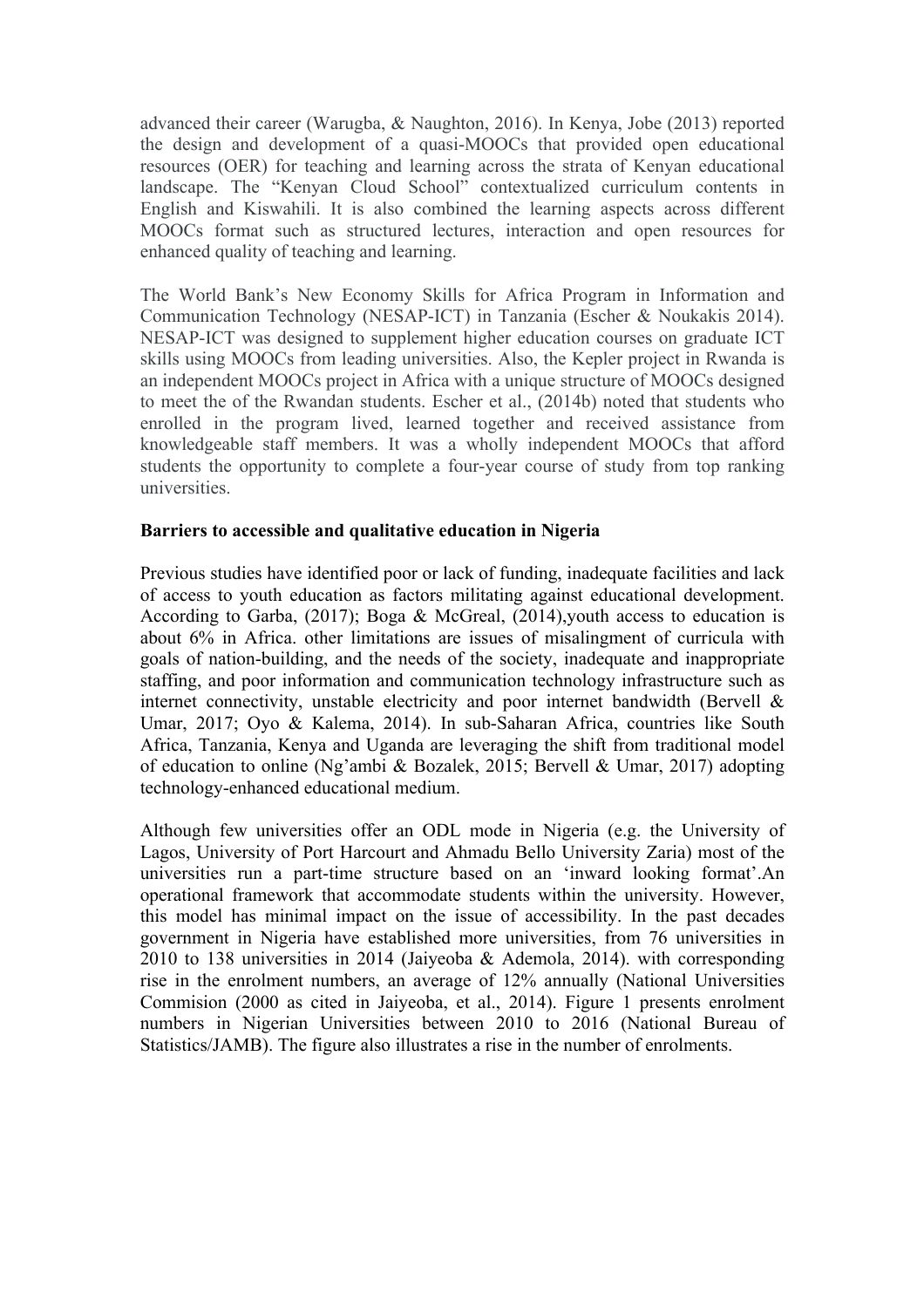

Figure 1*.* Enrolment figures in Nigerian universities 2010-2016 Source: National Bureau of Statistics, Joint Admission and Matriculation Board

### **MOOCs as Panacea to the challenges of higher education in Nigeria**

The word 'MOOC' was coined in 2008 by Dave Cormier, from the University of Prince Edward Island for a course offered by the University of Manitoba titled; "Connectivism and Connective Knowledge."(CCK08). There were 25 tuition-paying students from the university and 2,300 non-paying students outside the university who took the course online. There were electronic feeds for material and participation was facilitated through a variety of venues including Moodle (which is a Learning Management System), Blog posts, Second Life and real-time online meetings (Ng'ambi & Bozalek, 2015).

In Nigeria, the rising number of citizens seeking university education may be accomodated by MOOCs given its potentials and flexibility. Furthermore, a few tertiary institutions provide a semblance of MOOCs in Nigeria. Institutions like the National Open University of Nigeria (NOUN), Centres for Distance and Continuing Education at Ahmadu Bello University, Zaria (ABU); University of Ibadan (UI), Bayero University Kano (BUK), Kaduna State University (KASU), University of Lagos and University of Portharcourt offer online courses that help students acquire skills not only beneficial as general education but also assist the learners to startup businesses and additional qualification for career advancement. Experts in the African context have recommended different approaches to improve higher education (Bette & Esu, 2011; Jaiyeoba & Ademola, 2014; Okoli & Azih, 2015; Ofoego & Ebebe, 2016).

However, "leveraging MOOCs" is contextualized based on the challenges of access and enrolments in Nigeria higher education system. The paper is premised on the insights from McAndrew and Scanlon (2013) who noted the significance of MOOCs as a viable alternative in the educational process. With courses enrolling over 100,000 students, MOOCs ability to reach students who have breaks in study, change where they study, mix study with work, and take at least part of their study online. Also, Godwin-Jones (2014) and Stone (2018) noted the increase in MOOCs and other "inthe-moment" learning opportunities represents the need to understand the effective design of the global learning environment which transcend the contents, and include the modes of delivery as well as the environment in which the learner receives the content. The paper also draw on evolving trends of MOOC across the world for inclusion, open, cheap and affordable pathway for growth and development (Albelbisi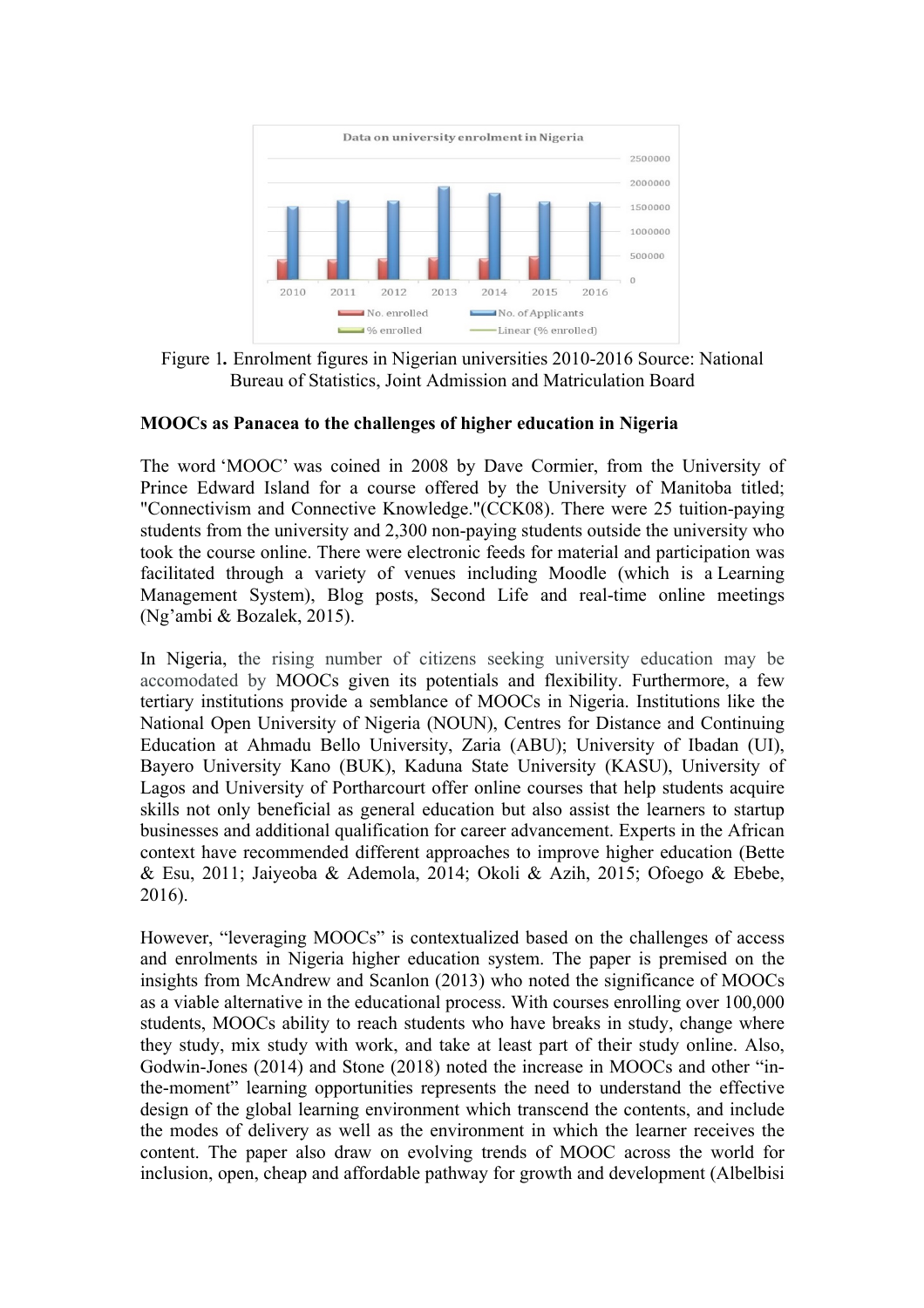et al., 2018; Escher, Noukakis, & Aebischer, 2014; Liyanagunawardena, Adams & Williams, 2013; Muhammad, Mustapha, & Haruna, 2016) despite its inherent problems (Clow, 2013; Sharma & Kawachi, 2017; Sunar, Abdullah, White, & Davis, 2015; Ulrich & Nedelcu, 2015; Yousef, Chatti, Schroeder, & Wosnitza, 2014).

# **Why Leverage MOOCs?**

Leveraging MOOCs is predicated upon its 'massiveness' regarding enrolment, there is virtually no limit to the number that may be admitted, it is open, with flexible admission requirements and little or no tuition, it is online (internet based) could be accessed through mobile. Oyo and Kalema (2014) also noted that developments in MOOCs is focused on course contents with a defined curriculum and certification on completion. Furthermore, there are established MOOC providers who are creating alternatives for recognition and qualification such as coursera's '*signature track'*, 'Futurelearn's '*statement of accomplishment'* and EdX's *verified certificate of achievements.* These are indicators of the significant roles MOOCs can play to complement the traditional system and address partly the challenges of access and inclusion in HEI.

Alternatively, the 'Mobile-MOOC' which is a MOOC designed for mobile devices and for accessing learning contents across the internet, devoid of time and geographic limitation may be the most viable model as 'leveraging on MOOCs' for higher education in Nigeria. This may be more compelling given the progress made in adopting internet/online system for admission processes, registration and school data management in Nigeria (Adebo & Ailobhio, 2017; Muhammad et al., 2016; Rambe & Moeti, 2017). 'mobile-MOOCs'given its affordances has the potentials for increasing and widening participation if embedded into the HEI structure in Nigeria. Boga and McGreal (2014) and Gaebel (2014) argued that apart from using the MOOC access hub resources, the students can learn or participate in an interactive discussion from any location, using any available internet compliant technologies (such as smart phones, tablets, radio, television etc.). This model aligns with the growing debate on the potentials of MOOCs that can be delivered on mobile devices that have become ubiquitous among African students indeed "context aware' and 'ubiquitous learning' are emerging concept in the e-learning space.

Israel, ( 2015) recommended that institutions adopting MOOCs must have overarching strategic frameworks for course designs and implementation to have significant impacts on enhancing students' outcomes and reducing costs. She opined that institutions must take the lead in the provision of infrastructure, support and incentives. That will help faculty to engage with MOOCs and other online learning technologies as well as explore opportunities for research into blended MOOCs and how factors like early support, a high degree of structured content and assignments, and use of learning analytics help to guide early interventions to improve engagement, persistence, and outcomes of students.

Regarding the curriculum structure for leveraging MOOCs in underserved regions like Nigeria, Czerniewicz et al., (2014) proposed a holistic curriculum framework for adopting MOOCs as a formal, semi-formal or non-formal offering. They premised their submission on the view that there is a sudden realisation of MOOCs not been able to provide lower cost degree and remains relevant within the less constrained and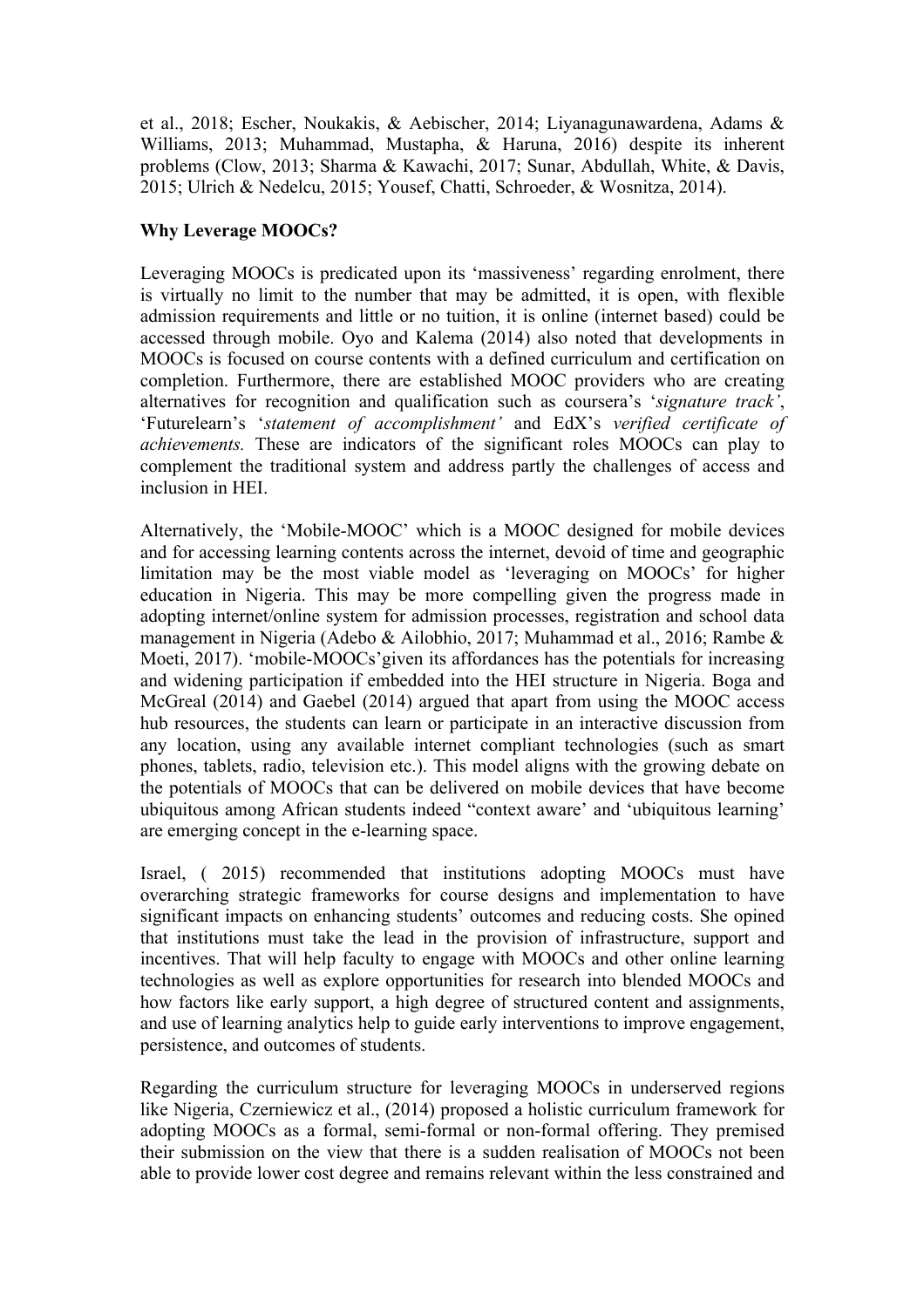informal educational scape. Nevertheless, they provided a means for contextualising the options within an institutional landscape of educational provision as possibilities for MOOC creation, use and adaptation which this article find quite instructive and relevant to the Nigerian higher education scenario. The authors envisioned MOOCs based on institutional priorities and contexts with a focus on the type of courses that fits into the educational objectives of the institutions in particular and the nation in general.

Courses, contents and pedagogy offered in a traditional university setting are invisible except to the students and the real managers of the system. However, when integrated with MOOCs they become more open and visible to interested outsiders not enrolled to the course; this form of MOOC integration is termed "outward looking" curriculum. In this format, the course is not limited to the regularly enrolled students (also referred to as *wrapped courses)* but to the interested outsiders that signed up to the MOOC course, although they may not get the same educational support as the normal students. What happens is that more students can take the course. On the other hand, if the course is structured only for students enrolled in the university for profit, certification and a fee, then it is an "inward facing system." With this proposal, universities in resource-constrained environments can design courses within these inward-outward structures. Figure 2 depicts a curriculum landscape for the provision of MOOCs in higher education within the proposed inward and outward facing continuum as proposed by Czerniewicz et al., (2014) as a framework that may guide the modification and adoption of MOOCs courses in the higher education system in Nigeria. The landscape categorised into three steps, The formal, Semi-formal and the non-formal.

|                                                                                   |                           | <b>Course - Curriculum Landscape</b> |                  |                                   |                                                                        |
|-----------------------------------------------------------------------------------|---------------------------|--------------------------------------|------------------|-----------------------------------|------------------------------------------------------------------------|
|                                                                                   |                           |                                      |                  |                                   |                                                                        |
| <b>Curriclum integration</b><br>of MOOCs                                          | <b>Pedagogies</b>         |                                      | <b>Platforms</b> |                                   |                                                                        |
|                                                                                   |                           |                                      |                  |                                   |                                                                        |
| credit towards a<br>formal degree with<br>strict curriculum                       | Lectures                  | May or<br>may not<br>be online       |                  | <b>Block release or</b><br>online |                                                                        |
|                                                                                   |                           |                                      |                  |                                   |                                                                        |
| Stand alone often<br>not part of a<br>degree, may or may<br>not be credit bearing | short courses             |                                      | online           |                                   | MOOCs, SPOC<br>s.etc. not<br>susceptible<br>to formal<br>curriculum or |
|                                                                                   | government<br>regulation. |                                      |                  |                                   |                                                                        |
| No credit, not formal<br>aligned with<br>curriculum                               |                           | Summer school                        |                  | Online                            |                                                                        |

Figure 2: Proposed MOOCs curriculum landscape adopted from Czerniewicz et al., (2014)

The details of the courses-curriculum landscape of MOOCs in a formal domain is based on a curriculum with conventional procedures consistent with a normal, face to face university curriculum characterised by control to access, progression and assessment in an online format and credit-bearing courses. Semi-formal courses are less constrained. They support formal qualification which students may be encouraged to take even though it is not 'credit-bearing.' Examples of such courses are developmental courses, capacity building courses, preparatory or remedial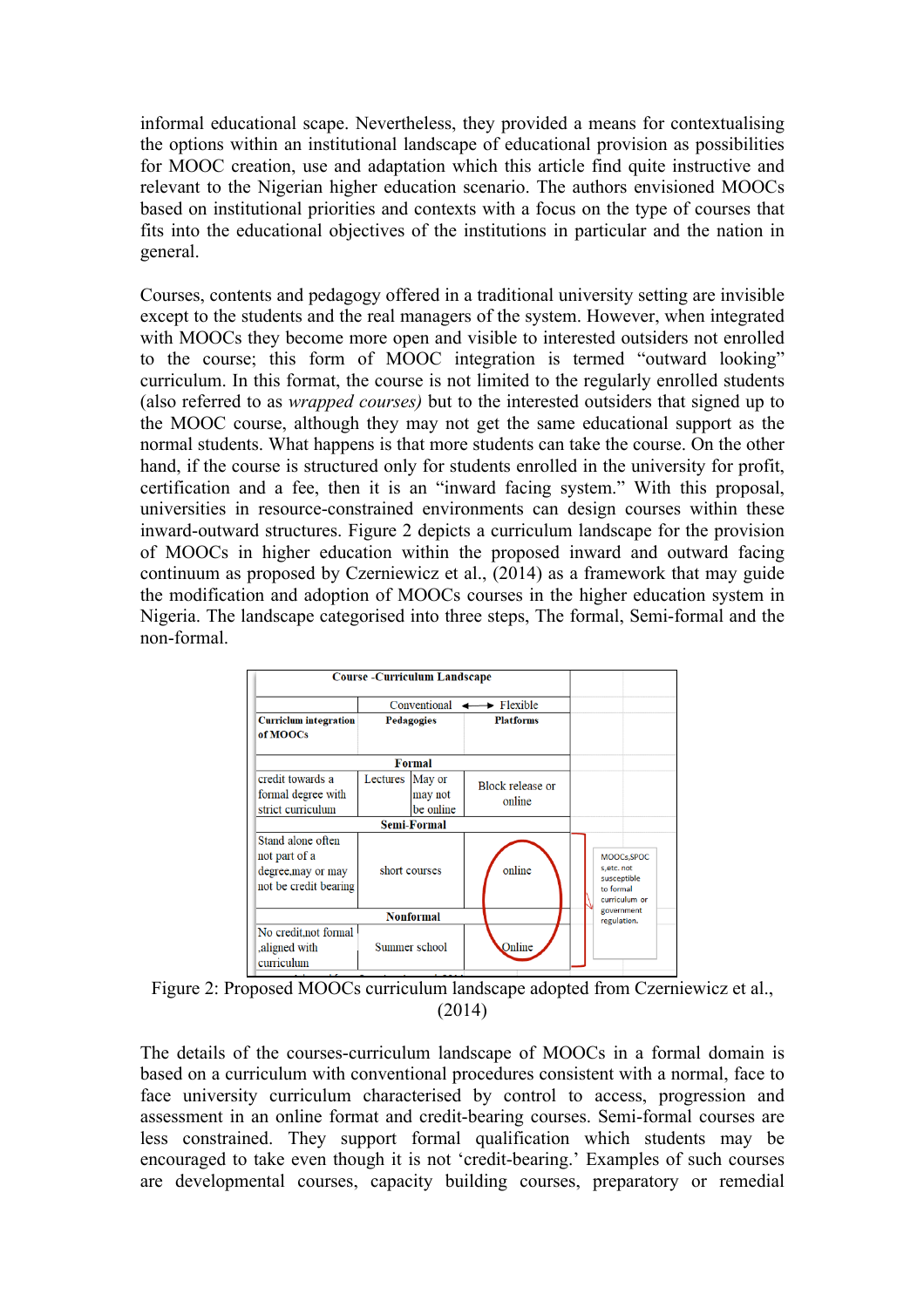modular courses and optional enrichment courses that may have a shorter/longer duration(Czerniewicz et al., 2014). It is important to note that conventional courses are more readily embedded in the semi-formal and formal arrangement. In contrast, non-formal setting MOOC is usually a standalone course without credit. These scenarios are proposals for the adoption of a MOOC which is not only for increased access but for localising or contextualising the curriculum contents tailored to meet the educational needs of the people individually and collectively.

## **Conclusion**

Drawing on the work of de Waard et al., (2012), the rapid development of technological innovations and the exponential growth of the internet, web 2.0 and mobile technologies, offers potentials for different educational structures, organisations and settings. Despite the inherent challenges of IT infrastructure and internet penetration in Africa and Nigeria in particular, the MOOCs affordances can be leveraged to mitigate the challenges of higher education in different contexts. The deployment of resources, engagement and collaborations (within and outside Africa) with institutions in developed context offers the potential for transforming higher education in resource constrained regions.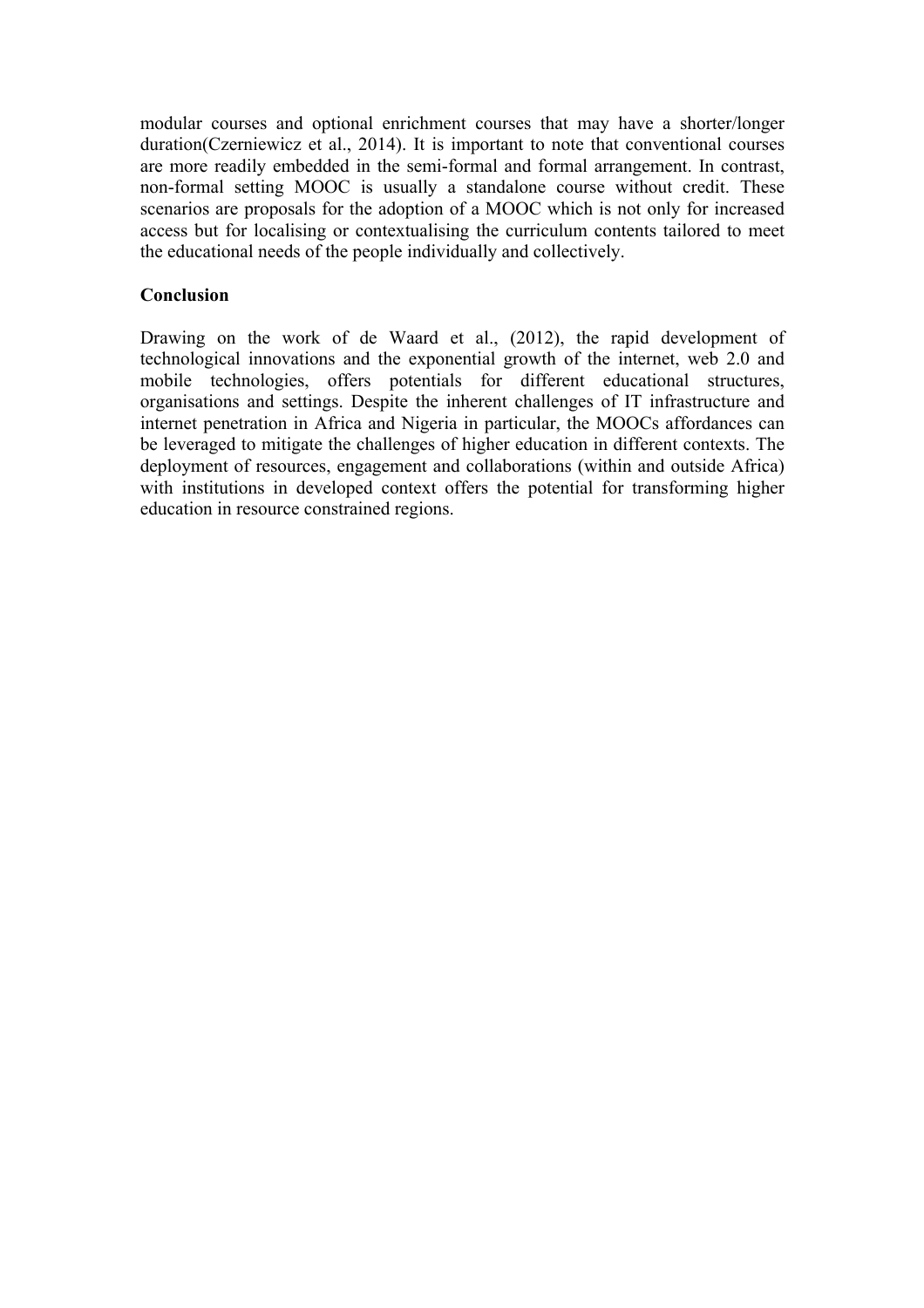### **References**

AbdulRasheed, A.  $(12^{th}$  March, 2018) 'Inadequate Varsities rob 6m Nigerians of Admission'-NUC, *www.tribuneonlineng.com/138492*

Adebo, T., & Ailobhio, T. (2017). Massive Open Online Courses awareness and adoption by Nigeria university students: ( A Case Study). *International Journal of Computer Engineering and Information Technology*, *9*(3), 41–46.

Ademola, E. O., Ogundipe, A. T., & Babatunde, W. T. (2014). Students' enrolment into tertiary institutions in Nigeria: The influence of the founder's reputation-a case study. *Computing, Information Systems, Development Informatics & Allied Research Journal*, *5*(3), 55–82.

Albelbisi, N., Yusop, F. D., Kalsum, U., & Salleh, M. (2018). Mapping the factors influencing success of Massive Open Online Courses (MOOC) in higher education. *EURASIA Journal of Mathematics, Science and Technology Education*.

Ardzejewska, K., Imran, A., & Okai-Ugbaje, S. (2015). A Systematic Review of Mobile Learning Adoption in Higher Education : The African Perspective.

Bervell, B., & Umar, I. N. (2017). A decade of LMS acceptance and adoption research in Sub-Sahara African higher education: A systematic review of models, methodologies, milestones and main challenges. *Eurasia Journal of Mathematics, Science and Technology Education*, *13*(11), 7269–7286. https://doi.org/10.12973/ejmste/79444

Bette, D., & Esu, A. E. O. (2011). Re-Engineering Values Education in Nigerian Schools as Catalyst for National Development. *International Education Studies*, *4*(1), 147–154.

Boga, S., & McGreal, R. (2014). Introducing MOOCs to Africa : New Economy Skills for Africa Program – ICT, (January), 10. Retrieved from http://www.col.org/resources/publications/Pages/detail.aspx?PID=472

Bolu, C. A., & Egbo, K. (2014). The Role of Higher Education Institutions in the Development of ICT Professionals for Innovation in Nigeria, *3*(1), 1–7.

Calderon, A. (2018). *Massification of Higher Education Revisited*. Retrieved fromhttps://www.academia.edu/36975860/Massification\_of\_higher\_education\_revisit ed

Clow, D. (2013). MOOCs and the funnel of participation. *Proceedings of the Third International Conference on Learning Analytics and Knowledge - LAK '13*, 185. https://doi.org/10.1145/2460296.2460332

Cobos, R., & Jurado, F. (2018). An Exploratory Analysis on MOOCs Retention and Certification in Two Courses of Different Knowledge Areas, 1659–1666.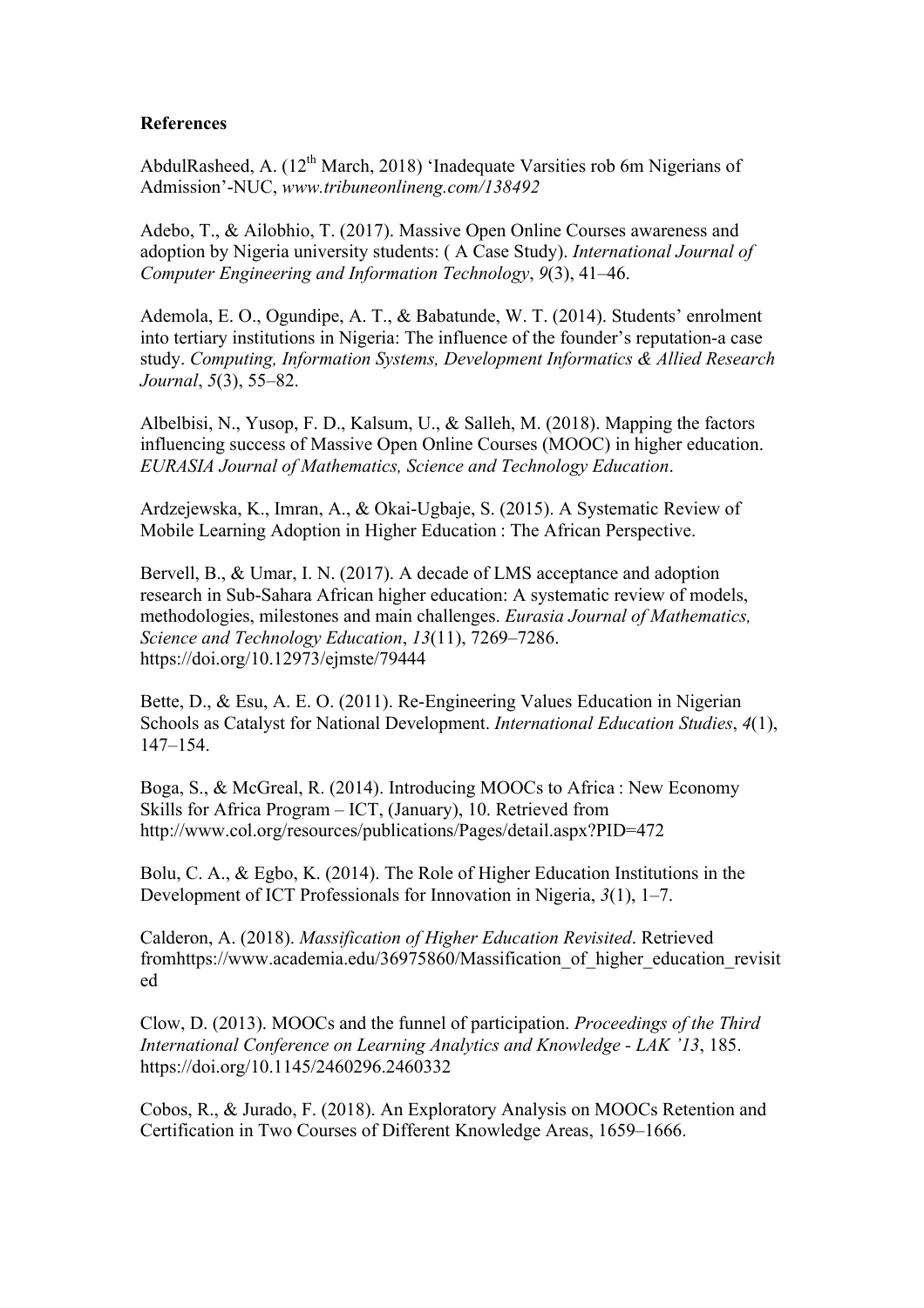Conole, G. (2015). Designing effective MOOCs. *Educational Media International*, *52*(4), 239–252. https://doi.org/10.1080/09523987.2015.1125989

Czerniewicz, Deacon, Small, & W. (2014). Developing world MOOCs: A curriculum view of the MOOC landscape. *Journal of Global Literacies, Technologies, and Emerging Pedagogies*, *2*(3), 122–139.

Czerniewicz, L., & Andrew Deacon Janet Small Sukaina Walji. (2014). Developing world MOOCs: A curriculum view of the MOOC landscape. *Journal of Global Literacies, Technologies, and Emerging Pedagogies*, *2*(3), 122–139.

de Waard, I., Koutropoulos, A., Hogue, R. J., Abajian, S. C., Keskin, N. Ö., Rodriguez, C. O., & Gallagher, M. S. (2012). Merging MOOC and mLearning for increased learner interactions. *International Journal of Mobile and Blended Learning*, *4*(4), 34–46. https://doi.org/10.4018/jmbl.2012100103

Economides, A. A., & Perifanou, M. A. (2018). MOOC Affordances Model, *562*(2016), 605–613. https://doi.org/10.1109/EDUCON.2018.8363285

Escher, G., Noukakis, D., & Aebischer, P. (2014). Boosting Higher Education in Africa through Shared Massive Open Online Courses (MOOCs). *Revue Internationale de Politique de Développement*. https://doi.org/10.4000/poldev.1790

Garba, A. A. (2017). Can MOOCs solve Africa's educational challenges ? *Https:Www.Internetsociety.Org/Wp-Content/Uploads/2017/09/Africa RIDD2017\_MOOCs\_Aminata-A-Garba.Pdf.*, 1–13.

Godwin-Jones, R. (2014). Global reach and local practice: the promise of MOOCS. *Language Learning & Technology*.

Hall, S., & Kanyip, B. P. (2013). Admission Crisis In Nigerian Universities : The Challenges Youth And Parents Face In Seeking Admission.

Hone, K. S., & Said, G. R. El. (2016). Exploring the factors affecting MOOC retention: A survey study. *Computers & Education*, *98*, 157–168. https://doi.org/10.1016/j.compedu.2016.03.016

Hood, N., Littlejohn, A., & Milligan, C. (2015). Context counts: How learners' contexts influence learning in a MOOC. *Computers and Education*, *91*, 83–91. https://doi.org/10.1016/j.compedu.2015.10.019

Israel, M. J. (2015). Effectiveness of integrating MOOCs in traditional classrooms for undergraduate students. *International Review of Research in Open and Distance Learning*, *16*(5), 102–118. https://doi.org/10.19173/irrodl.v16i5.2222

Jaiyeoba, A. O., & Ademola, A. I. (2014). Re-Engineering Tertiary Education ( University ) For Sustainable Development in Nigeria. *Reforming Higher Education in Africa*, 46–57. https://doi.org/10.1.1.558.750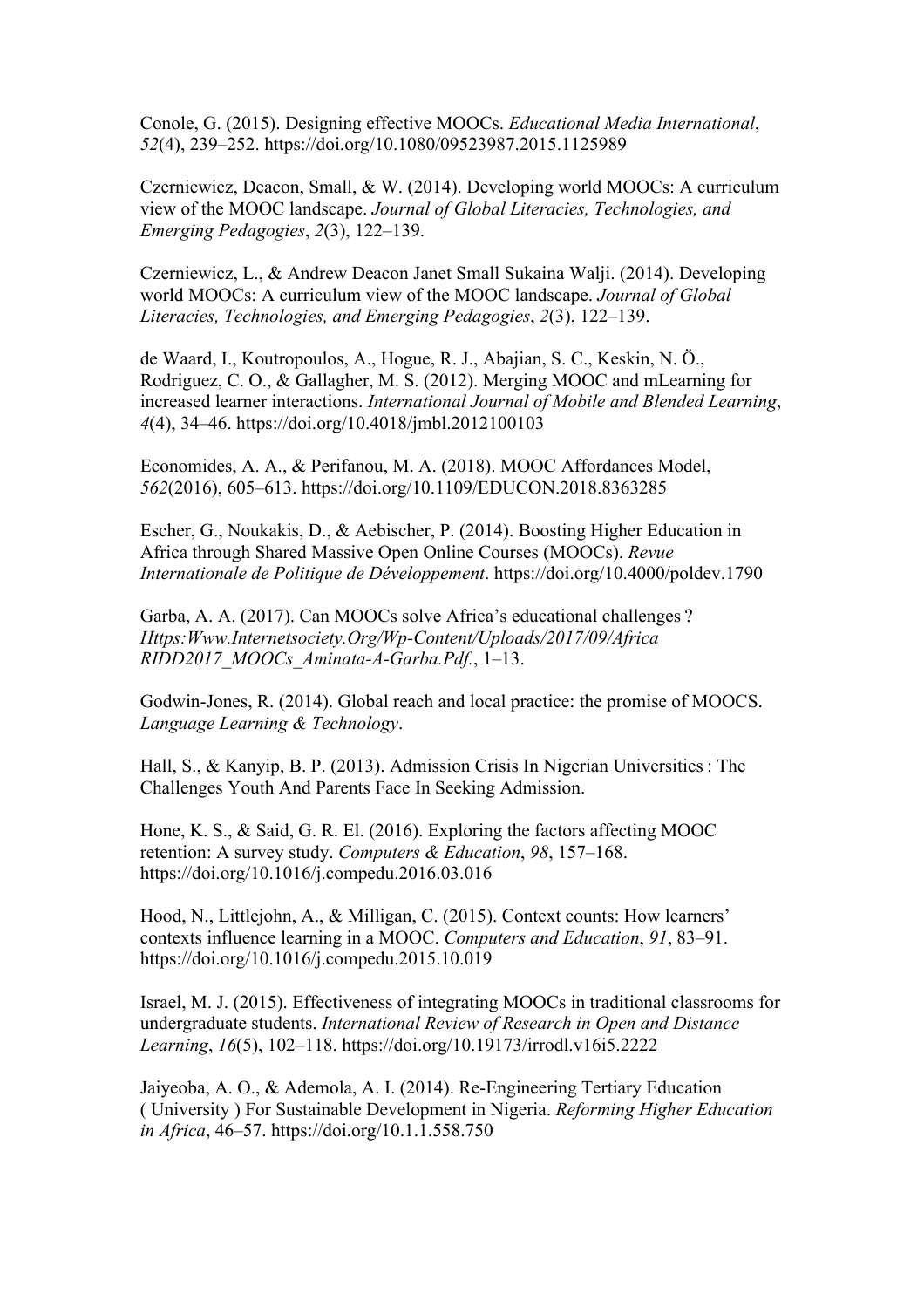Joel S . Mtebe, R. R. (2014). Investigating students ' behavioural intention to adopt and use mobile learning in higher education in East Africa. *International Journal of Education and Development Using Information and Communication Technology*, *10*(3), 4–20.

Jung, Y., & Lee, J. (2018). Learning Engagement and Persistence in Massive Open Online Courses (MOOCS). *Computers & Education*, *122*, 9–22. https://doi.org/10.1016/j.compedu.2018.02.013

Liyanagunawardena, T. R., Adams, A. A., & Williams, S. A. (2013). MOOCs: A systematic study of the published literature 2008-2012. *The International Review of Research in Open and Distributed Learning*, *14*(3), 202. https://doi.org/10.19173/irrodl.v14i3.1455

Ma, L., & Lee, C. S. (2017). Investigating the use of MOOCs: An innovation adoption perspective. *The 21st Pacific Asia Conference on Information Systems (PACIS 2017)*. Retrieved from http://aisel.aisnet.org/pacis2017%0Ahttp://aisel.aisnet.org/pacis2017

McAndrew, P., & Scanlon, E. (2013). Open learning at a distance:lessons for struggling MOOCs. *Science*, *342*(December), 1450–1451. Retrieved from http://oro.open.ac.uk/39736/%5Cnhttp://www.sciencemag.org/content/342/6165/1450 .full

Mtebe, J. S., & Raphael, C. (2017). A decade of technology enhanced learning at the University of Dar es Salaam , Tanzania : Challenges , achievements , and opportunities Joel S . Mtebe University of Dar es Salaam , Tanzania Christina Raphael. *International Journal of Education and Development Using Information and Communication Technology (IJEDICT), 13*(2), 103–115.

Muhammad, S. H., Mustapha, A., & Haruna, K. (2016). Massive Open Online Courses : awareness , adoption , benefits and challenges in Sub- Saharan Africa. *International Journal of ICT and Management :A Chronicle of Wisdom*, *4*(2), 60–68.

Mwalumbwe;, I., & Mtebe, J. S. (2017). Using Learning Analytics to Predict Students ' Performance in Moodle Learning Management System :A case of Mbeya University of Science and Technology. *The Electronic Journal of Information Systems in Developing Countries Www.Ejisdc.Org*, *79*(1), 1–13.

Mwalumbwe, I., & Mtebe, J. S. (2017). Using learning analytics to predict students' performance in moodle learning management system: A case of Mbeya University of science and technology. *Electronic Journal of Information Systems in Developing Countries*, *79*(1), 1–13. https://doi.org/10.1002/j.1681-4835.2017.tb00577.x

Ng'ambi, D., & Bozalek, V. (2015). Editorial: Massive open online courses (MOOCs): Disrupting teaching and learning practices in higher education. *British Journal of Educational Technology*, *46*(3), 451–454. https://doi.org/10.1111/bjet.12281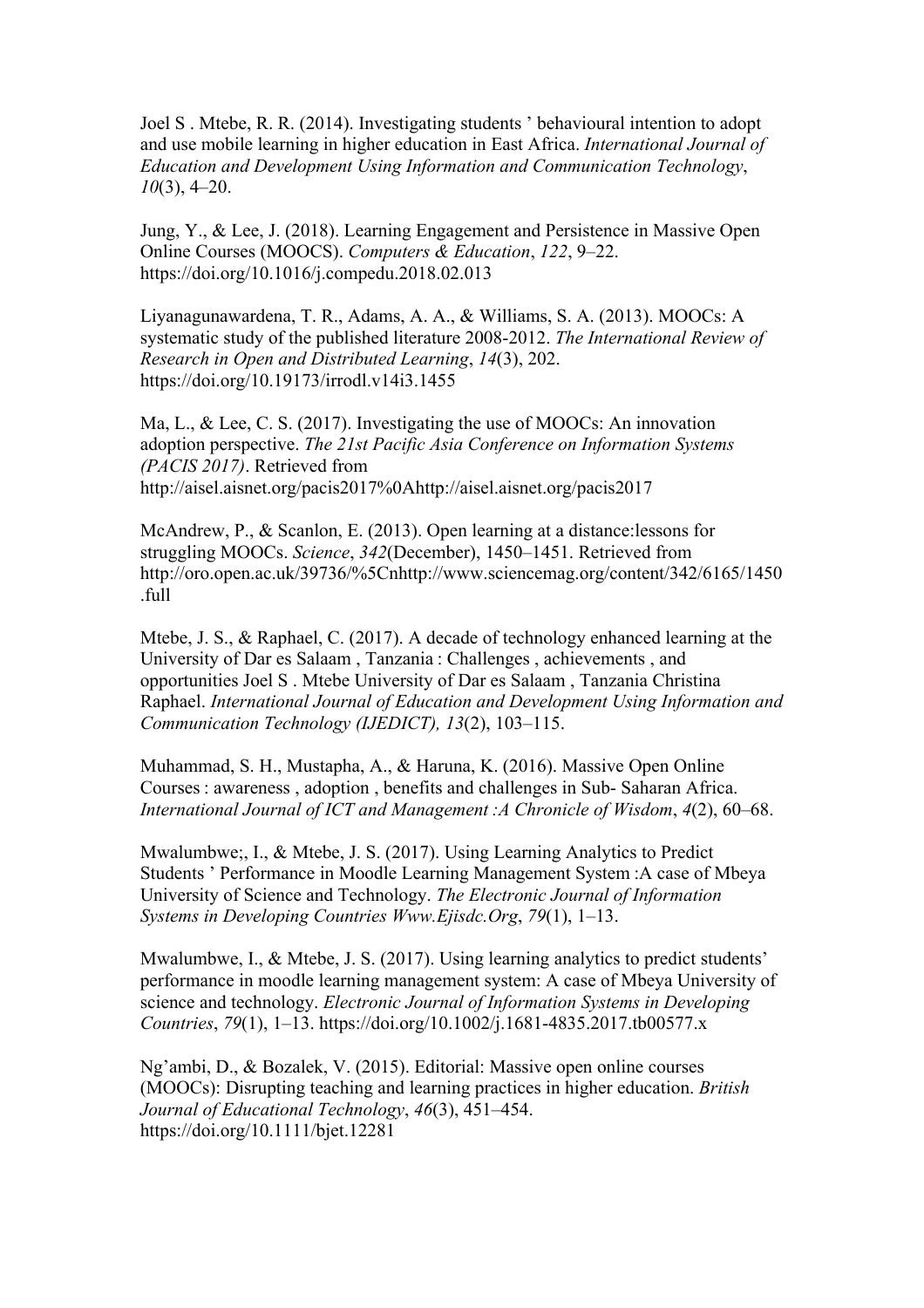Ofoego, O. C., & Ebebe I E. (2016). Reforms in Education: The Need for Re-Engineering Teacher Education for Sustainable Development, *7*(29), 195–199. Retrieved from http://files.eric.ed.gov/fulltext/EJ1118933.pdf

Okoli, B. E., & Azih, N. (2015). Re-Engineering the Business Education Programme in Universities for Enhanced Human Resources Development in Nigeria. *Journal of Edu*cation and Practice, 6(17), 93–96. Retrieved from https://ezpa.library.ualberta.ca/ezpAuthen.cgi?url=http://search.ebscohost.com/login.a spx?direct=true&db=eric&AN=EJ1079895

Osang, F. (2012). Electronic examination in Nigeria , academic staff perspective case study : National Open University of Nigeria ( NOUN ). *International Journal of Information and Education Technology*, *2*(4), 304–307.

Osang, Francis. (2012). Internet access in Nigeria: perception of National Open University of Nigeria (Noun) students. *International Journal of Emerging Technology and Advanced Engineering*, *2*(10), 492–497. Retrieved from http://www.ijetae.com/files/Volume2Issue10/IJETAE\_1012\_85.pdf

Oyo, B., & Kalema, B. M. (2014). Massive open online courses for Africa by Africa. *The International Review of Research in Open and Distributed Learning*, *15*(6). https://doi.org/10.19173/irrodl.v15i6.1889

Rambe, P., & Moeti, M. (2017). Disrupting and democratising higher education provision or entrenching academic elitism: towards a model of MOOCs adoption at African universities. *Education Tech Research Dev*, *65*, 631–651. https://doi.org/10.1007/s11423-016-9500-3

Ridwan, S. M. (2015). Application of Massive Online Open Courses in Tertiary Institutions in Nigerian : Prospects and Challenges, *5*(1), 81–87.

Sharma, R. C., & Kawachi, P. (2017). Adopting MOOCs for Regional Shared Educational Delivery , Cost-Savings and Teacher Professional Development Scanned by CamScanner, (July).

Stone, N. J. (2018). Designing a Global Learning Environment. *Proceedings of the Human Factors and Ergonomics Society Annual Meeting*, 393–397. https://doi.org/10.1177/1541931218621090

Sunar, A. S., Abdullah, N. A., White, S., & C. Davis, H. (2015). Personalisation of MOOCs - The State of the Art. *Proceedings of the 7th International Conference on Computer Supported Education*, 88–97. https://doi.org/10.5220/0005445200880097

Tulinayo, F. P., Ssentume, P., & Najjuma, R. (2018). Digital technologies in resource constrained higher institutions of learning : A study on students ' acceptance and usability. *International Journal of Educational Technology in Higher Education*, *15*(36), 1–19.